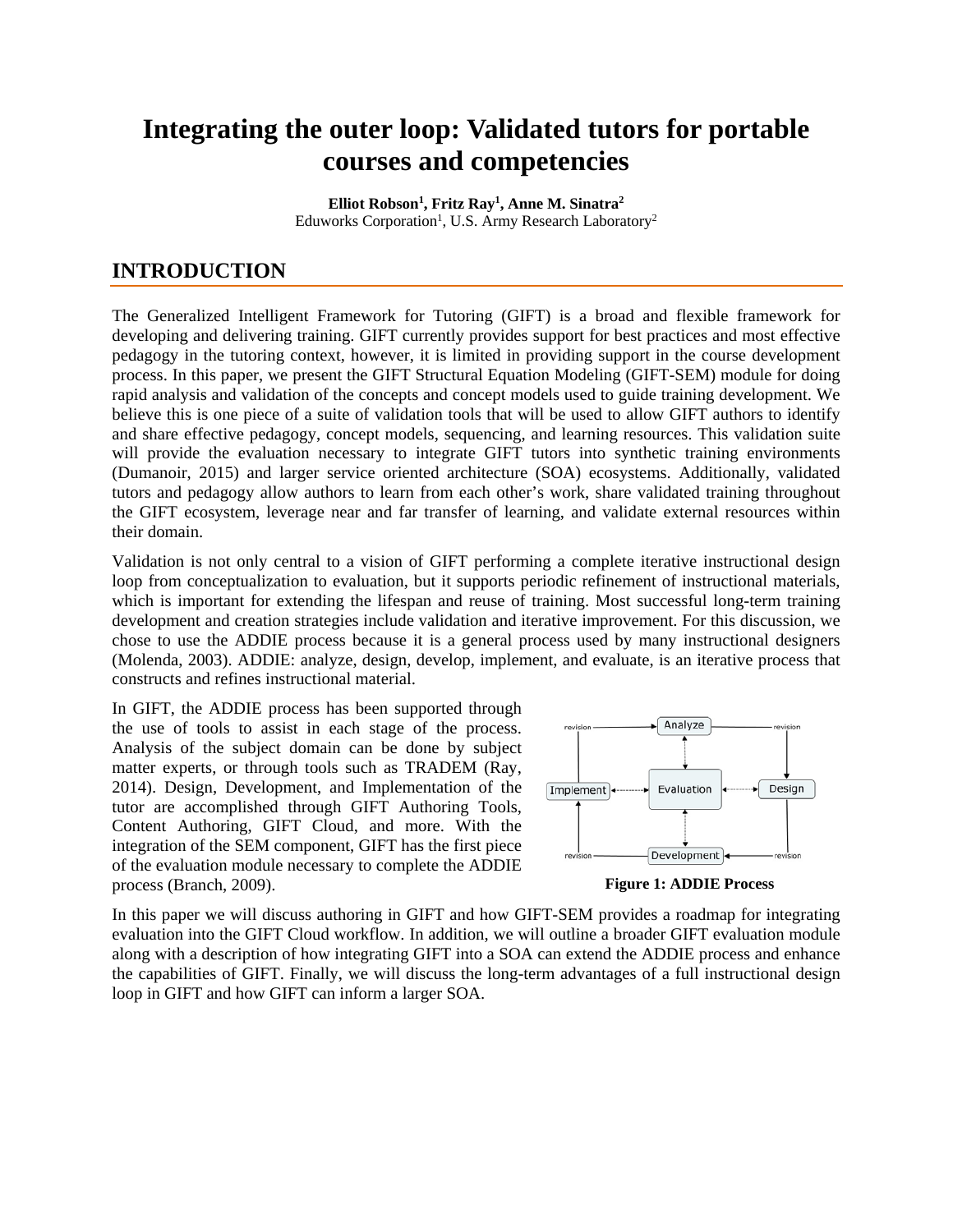### **BACKGROUND**

### **Course Authoring In Gift**

GIFT is a domain-independent framework for creating intelligent tutoring systems (ITSs). GIFT has been designed to promote reusability of materials, reduce the time that it takes to author an ITS, and lower the skill level needed to author an ITS (Sottilare, Brawner, Goldberg, & Holden, 2012). Due to the generalized nature of GIFT, there is a great deal of flexibility available in regard to how to author a course. Based on the subject matter, the student level, and even the preference of the course designer there may be different functionality that is utilized on a course-to-course basis.

The GIFT Authoring Tool has been updated and refined over time, and allows the individual who is creating the course to select and organize the course elements that they will need, the ability to create surveys/question banks, and the ability to set up an adaptive courseflow. Before beginning the authoring process, the concepts that are associated with the course should be determined and established by the author based on their own instructional design and domain knowledge. These concepts are then used as tags throughout the course authoring process. The GIFT course authoring process supports most common forms of content, including: word, pdf, ppt, HTML, slideshows, and more. A screenshot of the GIFT Cloud Authoring Tool interface as of GIFT 2017-1 is in Figure 2.

In the ideal GIFT authoring process, the individual who was authoring the course would bring all of their course materials, survey questions, and desired adaptations and work with the system to create their adaptive course. The design and ordering of the material that they use would be up to them, but may be informed by best practices, external concept models or the user's knowledge/beliefs about the content. In addition, the GIFT-SEM module allows users to validate these beliefs about course sequencing. When implemented, knowledge extracted from courses using the GIFT-SEM evaluation module can also be used as a basis for the selection of course order. The ability to use GIFT evaluation modules to assess the current state of a course based on learning outcomes allows GIFT to provide a clear path to iterative refinement of the tutor, eventually resulting in a proven and validated tutor.



**Figure 2: GIFT Authoring Tool Interface. The Course objects are on the left. The course flow is on the right.**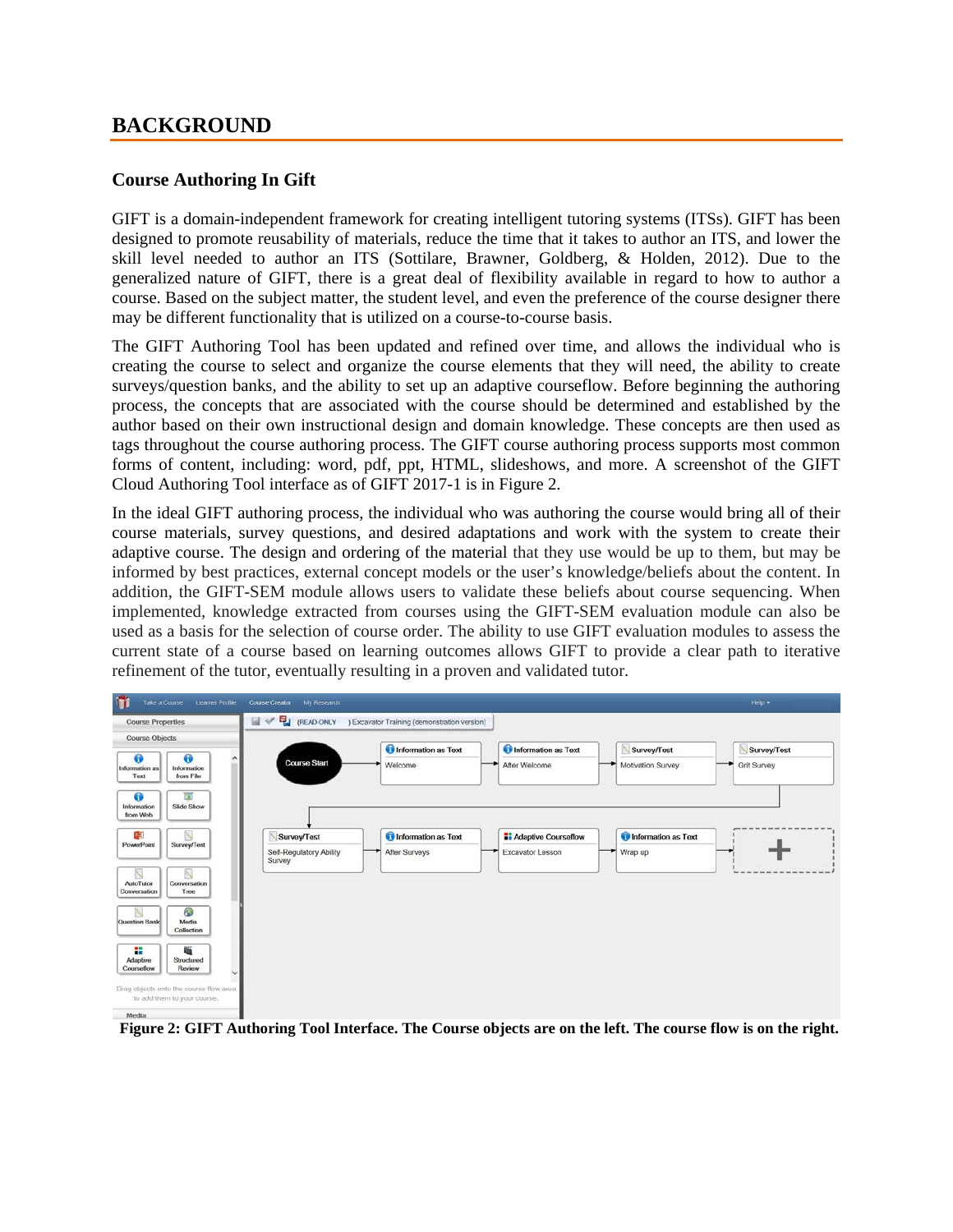#### **GIFT-SEM in GIFT**

GIFT-SEM is a tool that performs analysis and evaluation of a tutor, and provides a report describing the general 'fit' of learner data with the course sequence and concepts. To use GIFT-SEM, an author creates a course, utilizing concepts, surveys and question banks, optionally skipping content. During the course creation process, the user translates their beliefs about the ordering of underlaying concepts into pedagogy through the sequencing of elements and the concepts that elements are tagged with. This concept map, as represented by the concepts selected during course creation, is the main target of analysis for GIFT-SEM.

After the course has run, the author uses GIFT-SEM to analyze the course based on the performance of students during the course. Finally, the author then publishes and collects results in an experiment and uses the GIFT-SEM tool to perform analysis. This analysis produces a report (Figure 3) that provides a high-level summary of how well the author's concept model is supported by the student results. In addition, the final output details the statistical checks used to reach this conclusion. This allows users with multiple levels of statistical sophistication to use GIFT-SEM effectively. These reports allow all users to identify cases where their beliefs about the concepts and concept ordering of a course is not supported by actual student results. In cases where the results are poorly supported, it is possible to use GIFT-SEM to explore other hypothetical concept mappings. This "what if" exploration allows users to discover more effective pedagogic sequencing and identify their own misconceptions about the concepts that underlay content.



#### Visualization



**Figure 4: GIFT-SEM Concept Map Visualization**

GIFT-SEM is the first internal evaluation tool for GIFT. It allows experts and authors to evaluate and validate concept models used to design and develop training using SEM. Using actual student results, GIFT-SEM analyzes how well the learning outcomes support the concept model and suggests easily understood next steps to the user. GIFT-SEM supports two primary types of investigation: confirmatory analysis where an expert uses SEM results to confirm or reject the concept model; exploratory analysis where an expert tests different concept models against student outcomes to see how well a candidate model is supported by the evidence.

In order to successfully apply causal modeling (SEM), it is necessary to identify the concept model being used by a piece of training or content. Currently, GIFT-SEM extracts the concept model by tracing the learning path using the concepts mapped in GIFT to assessments and other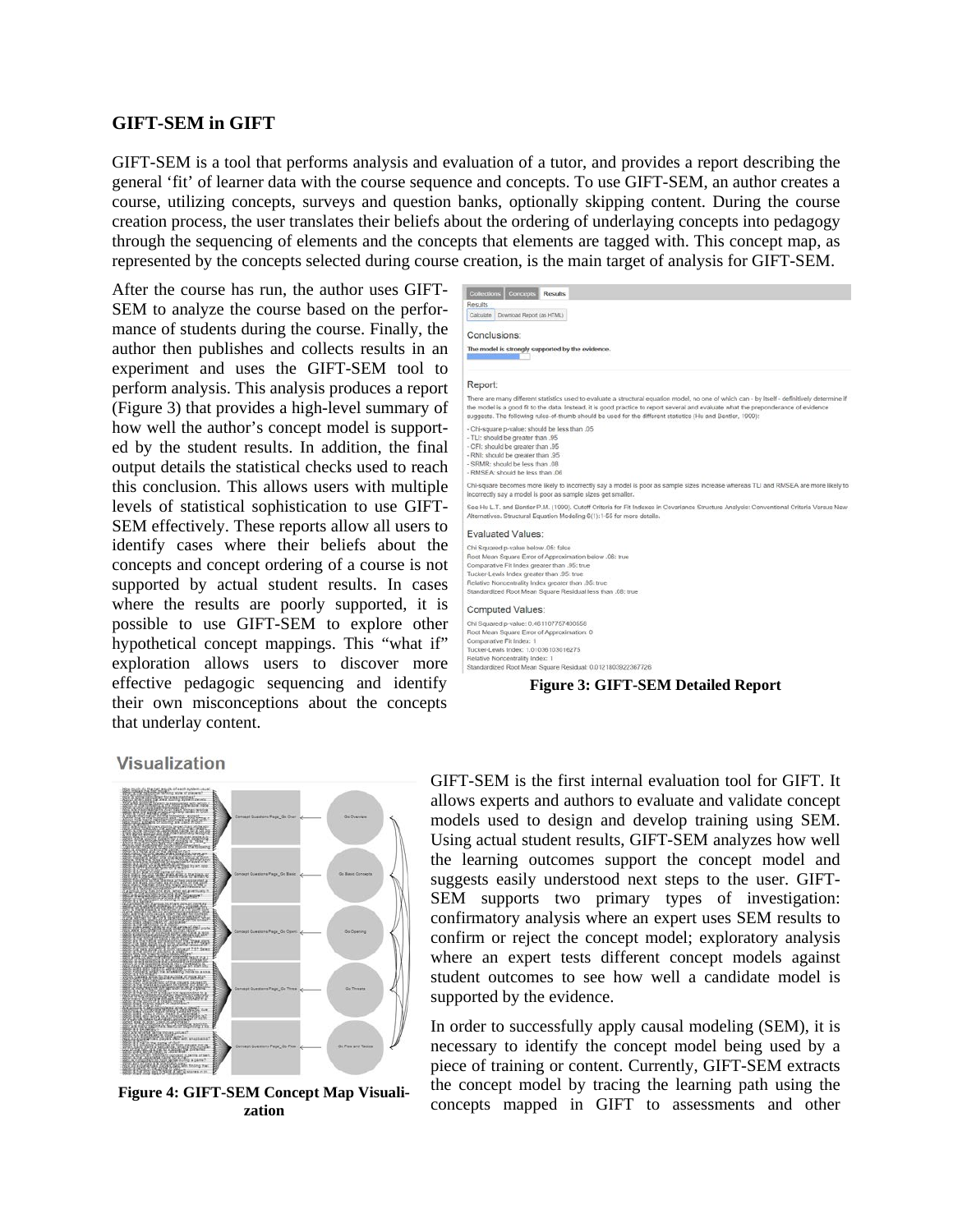content. GIFT Cloud provides data through xAPI and GIFT's internal logging format and tools. However, extracting the information necessary to identify the learner's path and support causal analysis requires an additional interpretation layer to be applied to GIFT logs. The current interpretation layer built for GIFT-SEM is designed with a larger GIFT evaluation module in mind: it extends the existing GIFT data model and provides support for the evaluation of pedagogic approaches, training outcomes, and content ordering. In GIFT-SEM, we visualize the concept map portion of the interpretation layer's analysis of the GIFT logs (Figure 4). The GIFT-SEM visualization gives a high-level view of the gift course from a concept map perspective. In figure 4, the left side shows every question contained in the course, with the surveys in the middle and finally the concepts on the right. Links between concepts are inferred from the logs based on author tagging in the GIFT authoring tool. We believe that the interpretation layer used in GIFT-SEM to analyze and visualize GIFT log data could be reused and expanded in other analysis applications and support non-xAPI data sharing between GIFT and other software.

#### **SOAs In Education**

Validation of tutors is important to GIFT as a method of improving pedagogy, but it is also a core function needed to cement GIFT as the central authority within larger systems that make use of multiple pieces of software. Specifically, SOAs are large, distributed collections of software components that fulfill the individual roles necessary to deliver a complete user experience (Papazoglou, 2003). In a SOA, some parts of the architecture are shared by all the components; for example, user management and student learning plans. By separating the role of each component, and defining clear protocols and boundaries, specific components can be reused across user experiences. This creates an ecosystem where there are many common components that provide large amounts of functionality, allowing features such as single-sign-on, shared learner profiles, shared concept models, common resource stores, and more.

SOAs, however, are relatively new to the domain of education (Lavendelis, 2012). While an educational SOA can utilize several common components, such as user management, content repositories, and more, there is less consensus among educational protocols for representations of learner knowledge, affective state, pedagogical practice, and other topics specific to education. Additionally, existing non-SOA Learning Management Systems (LMSes) provide a comprehensive, if monolithic, solution and remain difficult to displace.

Globally, SOAs are increasingly common and provide options for public and shared components common to the entire world (Bauer, 2013). In education, this opens up the potential to implement shared components from a broad number of sources, and focus development on specific educational problems and goals. In GIFT, integration into SOAs is an opportunity to integrate with other components that provide services beyond the GIFT framework. Evaluation modules in GIFT are a cornerstone of this effort because they change GIFT from an authoring tool within the SOA ecosystem into a provider of validated tutors that provide gold-standard information for other components.

### **GIFT IN AN SOA**

GIFT Cloud, when embedded in one or more SOAs as shown in Figure 5, would enable use of the full ADDIE process to produce effective and evaluated tutors that interoperate with other components in the respective SOA to contribute to a persistent learner profile that syncs with the GIFT outer loop. This alignment between the GIFT learner data and the learner profile maintained by the SOA supports heavy customization of content both through adaptive course flows within GIFT and adaptive content from



external components. With GIFT-SEM and other evaluation modules, **Figure 5: GIFT in SOAs**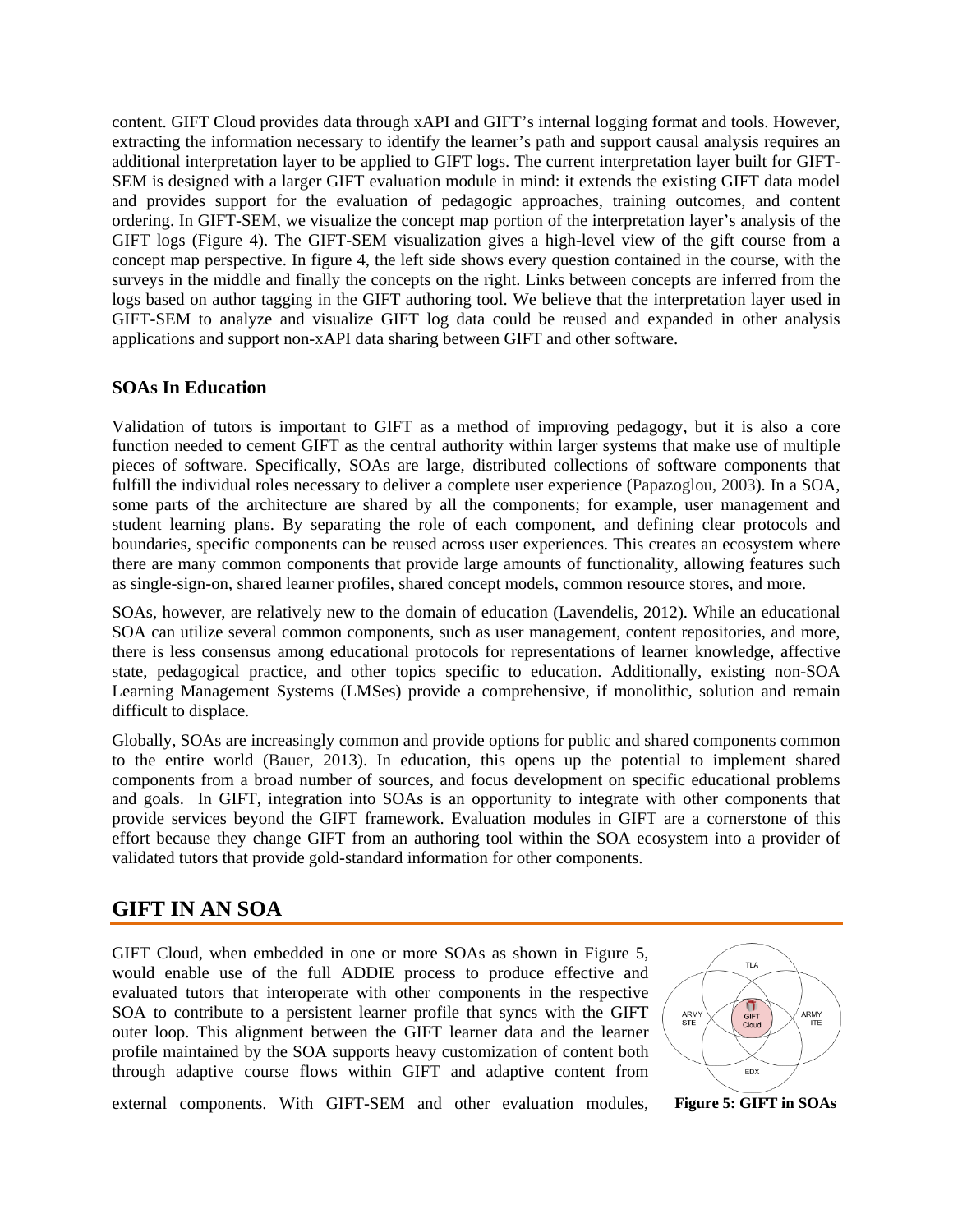validated GIFT tutors will be able to interoperate among a network of validated learning activities, including smart content, ITSs, and simulations, providing a comprehensive, connected learning experience. This outcome is essential to systems such as the Army Integrated Training Environment (ITE) and future Synthetic Training Environments (USAAC, 2017). To support these use cases, we demonstrate the current GIFT Cloud workflow enhanced with new ADDIE-aligned processes that support shared competencies, metadata and other forms of interoperability.

#### **Enhancing ADDIE for use in an SOA**

GIFT is in the process of being integrated into a number of SOAs ranging from a SOA with persistent learner profiles, competency tracking, and content repository, the Total Learning Architecture (ADL, 2017), to coarse grained SOAs such as edX. To support an instructional design process that fits into a service oriented architecture that has components beyond GIFT, it is necessary to add new information at each step of the ADDIE process. The additional information needed to integrate ADDIE, as implemented in GIFT, into an SOA is outlined here:

*Analyze*: In the first step of the ADDIE process, a designer analyzes the domain of instruction with the assistance of a subject matter expert (SME). To maximize interoperability and compatibility, a list of concepts is constructed from existing knowledge of the domain. In well articulated domains, such as mathematics or history, this is simple. In the absence of existing taxonomies, steps should be taken to use standard and reusable vocabulary in naming concepts, and the resultant list of concepts should be published and made ready for reuse. For example, in edX, an SOA, there are no authoritative concept lists, so authors must identify GIFT concepts for their course, and align them with other course learning objectives.

*Design*: The designer identifies, acquires, and conceives new content. This content is selected from other portions of the SOA that are focused on content creation, curation, storage, and alignment. In an integrated SOA, the GIFT evaluation/interpretation layer will align with skills, learning outcomes, competencies, and other learning objects used in the SOA. This content should be aligned at the appropriate level of granularity and maintain interoperability with the other SOA components. This is currently done by using standard forms like LRMI alignment syntax (ASSESSES, TEACHES, REQUIRES). One example SOA, the TLA, uses persistent universal resource identifiers (URIs) to maintain alignment between GIFT, content sources, competencies, and learner data.

*Develop*: The designer imports content and constructs the GIFT tutor, in accordance with the analysis and design. In this step, the designer uses pre-tests, adaptive tutoring elements, and other concept-aligned entries in GIFT, as well as ensuring correct reporting data is available to the GIFT Evaluation/Interpretation layer and other SOA components. The reporting data in the development step is crucial for validating the tutor, the design of the course, resources used in the tutor, and the concept model the tutor is based on. During this development phase, the metadata and information to be gathered from the tutor is selected. This reporting data includes any data the author or GIFT will to collect during the course. Static information and metadata is stored using persistent syntax like the LRMI alignement syntax, and activity data is generated by instrumenting the content with xAPI events. Currently, many SOA elements are designed so that they have a base set of xAPI statements that are always instrumented. For example, quiz questions will always report the answer entered by a student. Cutting edge software also includes ways for instructors to easily instrument additional xAPI events of interest for their course. For example, an instructor might want to know how long a student spent on a question. This reporting is a key feature to enable the course to adapt to the needs of the learner. By reporting data to the SOA, GIFT enables micro and macro adaptivity.

*Implement*: The designer implements the tutor. Values for concepts used in GIFT may be acquired from local learner data, but may also be loaded from other portions of the SOA. Data and logs of student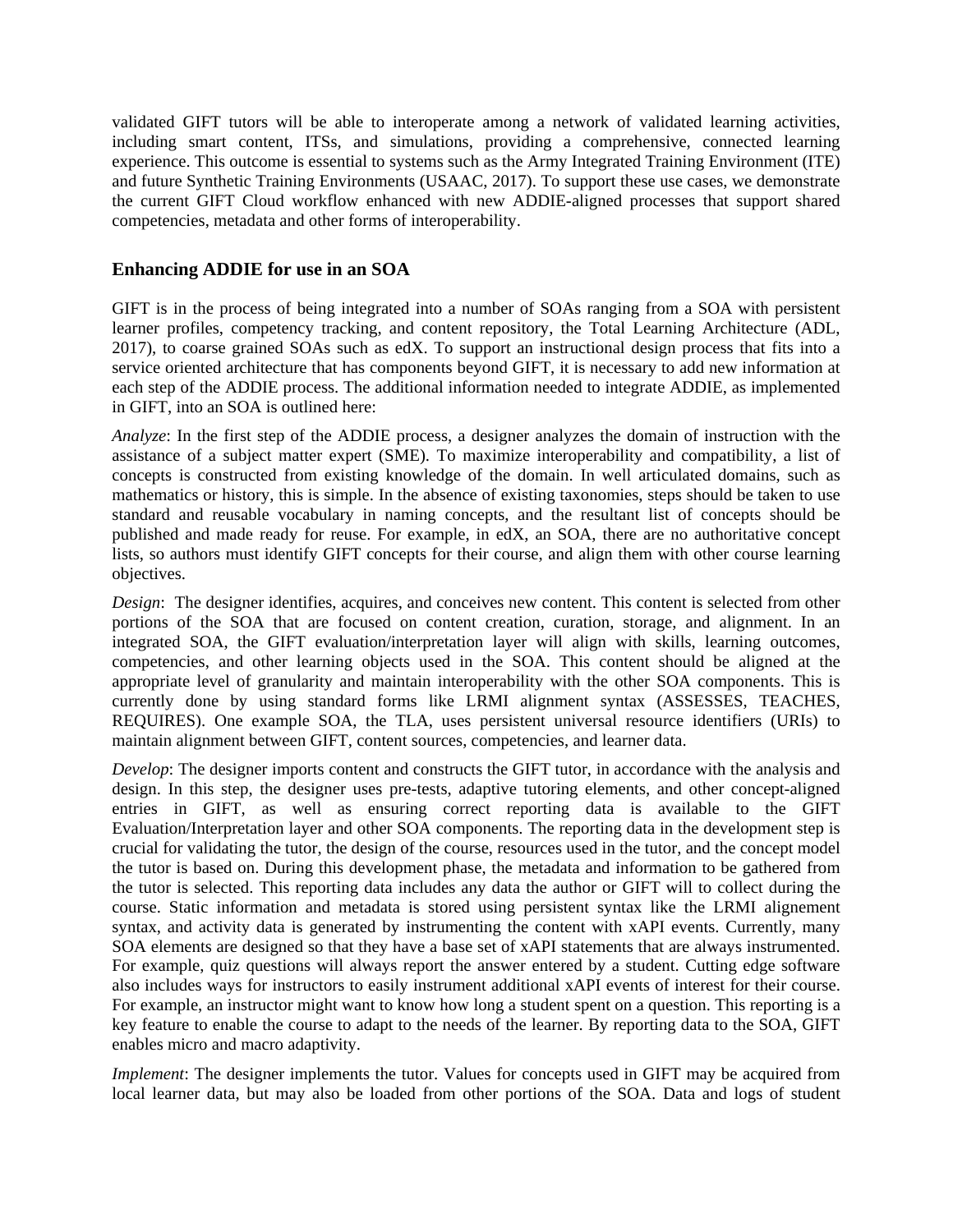actions and results are stored locally while xAPI and other reporting protocols are used to inform other learning systems. For example, in the Army ITE vision, information about student learning and mastery can be passed between GIFT enabled training stations in a training center.

*Evaluate*: Finally, the designer may evaluate the course. Currently, GIFT-SEM is the only evaluation tool available in GIFT, so the only analysis provided by GIFT to the SOA is validation of the concept model. Validated concept models, and other future validated content, will allow GIFT to quickly repurpose, update, and reuse successful portions of content, as is normally done in ADDIE. It will also allow the evaluator to evaluate data in the context of the entire SOA, informing both the effectiveness of GIFT tutors and the quality of data and resources coming from other parts of the SOA.

# **EVALUATION**

### **GIFT Evaluation/Interpretation Layer**

The GIFT Evaluation/Interpretation Layer is currently built into the GIFT-SEM module to interpret GIFT logs and provide data and visualization of the concept map. However, this module has been designed to manage data extraction, interpretation, and formatting for use in multiple evaluation modules. We believe that this, or another interpretation layer like it, is key for centralizing GIFT as the heart of an SOA. The data may be ingested from two primary sources: GIFT logs and xAPI statements from GIFT or an SOA that GIFT Cloud is embedded in. By providing a central data store and format, the interpretation layer ensures that GIFT evaluation modules will maintain interoperability and the validations they provide can be transported throughout the GIFT and SOA ecosystem.

#### *GIFT Cloud: Log Analysis*

As a computerized tutoring system, GIFT produces vast quantities of information during execution that can be difficult to process without specialized tools and skilled personnel versed in analysis techniques. The implementation of GIFT-SEM focuses on providing a holistic analysis of the tutor as well as a guide to interpreting the output of that analysis. To accomplish this, GIFT-SEM parses logfiles generated in GIFT for events pertaining to particular concepts, such as the execution of a survey or question bank, the concept model's internal ordering of concepts, as well as learner, time and state data. Using this data, GIFT-SEM builds an intermediate model based on the concepts in GIFT with pathways informed by learner paths in the system. Data is attached to each question, survey, and concept node, compiled into a SEM model, and calculated. The process allows for modification of the intermediate model before SEM analysis is performed, which enables exploratory, and possibly other, forms of analysis.

#### *SOA Integration*

In implementations of SOA, there is an expectation that GIFT and other components shall provide reporting capabilities that affect both the real time operation of the system, and provide long term analysis and evaluation capabilities at a whole-system level. It is conceivable that in order to evaluate a GIFT tutor, one must consider information from other systems, especially if frameworks, models and other learning objects are shared between GIFT and other components. We foresee a bidirectional interaction with reporting technologies such as xAPI as well as common learner models to answer necessary questions of evaluation, to determine the effectiveness of a tutor in influencing future learning activities, and in incorporating information from real world application of skills taught by GIFT.

#### **Validation and Transportability of GIFT Tutors**

The above outlines tools needed for iterative refinement of tutors and sharing of validated best practices in GIFT and within an SOA ecosystem. Today, the use of GIFT-SEM allows for the user to explore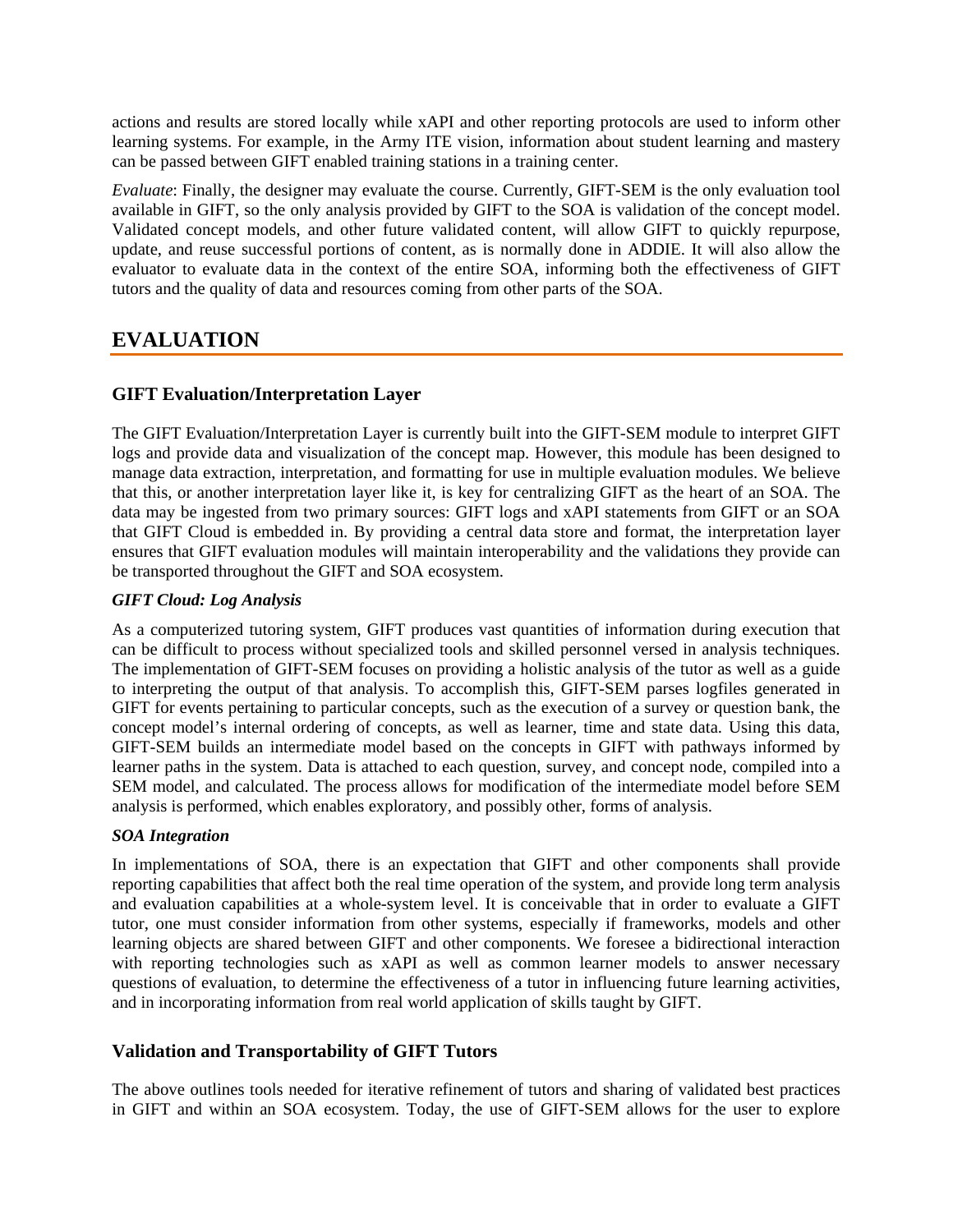multiple sequences and analyze how well different course sequences support the author's underlying concept model for the domain. With the addition of the tools discussed above, it is possible for GIFT users to analyze tutors in multiple ways (sequencing, pedagogy, competence, etc) and make updates to the tutors based on these analysis. The process of results-driven updating not only creates validated tutors that provide more effective pedagogy, but is also a vehicle for higher-level transfer of best practices between authors. Using GIFT-SEM to validate a concept model for a domain has implications for the sequencing of that specific tutor, but also leads to a better understanding for that author of how the domain works. This kind of learning, when curated, is a valuable resource for new and experienced instructional designers. The creation of more evaluation modules adds additional dimensions to GIFT's ability to validate individual courses and identify best practices and pedagogy.

Today, the state-of-the-art in instructional design and content reaches beyond the boundaries of GIFT and into the SOA ecosystem to incorporate conceptual objects that represent and measure course and student data. Increasingly, a student profile that shares measurements of micro-skills, like how a soldier pulls the trigger on a rifle, and underlying macro-abilities, like mathematical intuition, is at the core of SOAs. For example, the competency frameworks used by the TLA allow for results from validated GIFT tutors to be flowed into other portions of the SOA, helping produce adaptive experiences that result in improved learner outcomes. The Army has comprehensive skill frameworks, found in Army Instructional Manuals that can be used to track readiness, adapt content, and select future programs of study. When a tutor is validated, its results are reliable, making them usable by other systems. When a tutor is validated, and GIFT is in an SOA ecosystem, its results are both reliable and portable to the rest of the components of the SOA. This is one way how advanced pedagogy, adaptive content and course-flow, and better student learning can be best supported.

There are three primary types of validation in GIFT that support the ADDIE process: validated concept models, validated pedagogy, and validated resources. Currently, GIFT-SEM allows for concept models to be validated and shared. The addition of more GIFT modules in the evaluation portion of ADDIE will support validation of pedagogy, sequencing, and resources resulting in fully validated GIFT tutors. When integrated into an SOA, this will allow for both transfer of effective best practices across authors and support new authors in developing higher quality tutors.

The validation of GIFT tutors in their respective domains is independently useful, however, alignment of tutors with learner profile data creates the possibility of adaptive content that adapts based on existing information known about the learner rather than a time consuming pre-test. This reduction of overhead provides a force-multiplying effect when combined with validated training systems, as individual lesson plans can be reliably calculated and recalculated in real time, saving time, money, increasing engagement and, presumably, creating better outcomes.

# **CONCLUSIONS AND RECOMMENDATIONS FOR FUTURE RESEARCH**

In this paper we demonstrate the impact of an iterative ADDIE process within GIFT, and furthermore discuss the potential of an expanded ADDIE that allows GIFT to validate pedagogy, tutors, and concept models. Additionally, we explore the role of GIFT as a component in an SOA, and its importance as a source of data for analysis and evaluation. Finally, we make recommendations for potential future development that will improve GIFT's role in an SOA.

GIFT-SEM is the first step to closing the ADDIE loop in GIFT. It provides the ability to evaluate, but is limited in its evaluation to the concept model. In order to fully support the ADDIE process, GIFT needs a more robust set of evaluation modules that are able to evaluate tutor content, pedagogy, and sequencing. To support these modules, we recommend using the GIFT extraction/interpretation layer that has been built as part of GIFT-SEM. This layer currently ingests GIFT logs and extracts data from them in a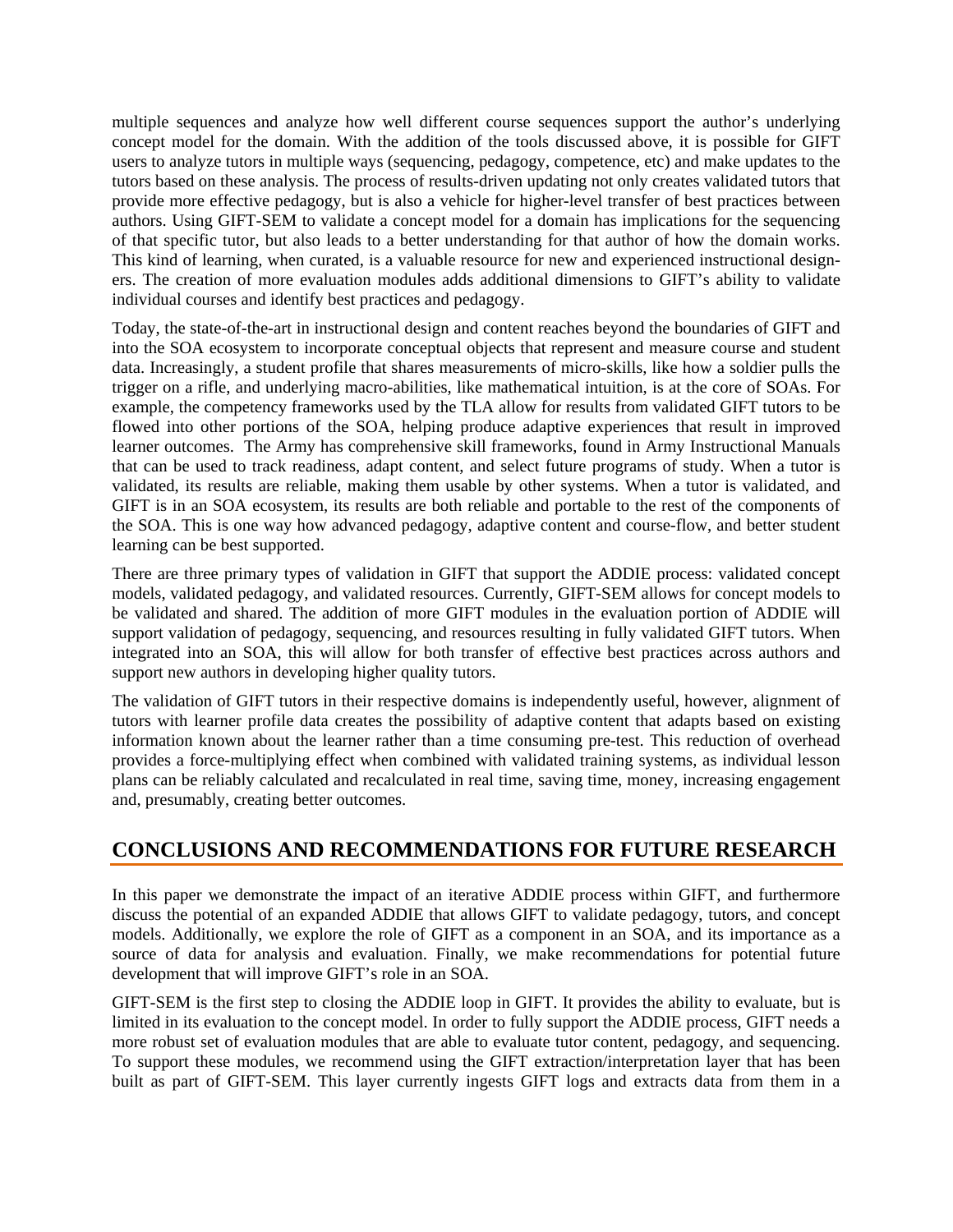machine and algorithm actionable format. In the future, this layer could be expanded to also ingest xAPI or other data coming into GIFT from other components of a SOA.

Building on the foundation of the ADDIE loop in GIFT, we foresee expanding ADDIE to include data interoperability and standards alignment that will allow GIFT to evaluate tutors in the context of other systems based on both GIFT's learner outcome data and learner information gathered from the SOA's ecosystem. Validated tutors, pedagogy, and other elements of GIFT tutors are the cornerstone of GIFT's role in a SOA ecosystem. By providing tutors that have gone through design iterations and have been validated against student outcomes, the GIFT output serves as a reusable repository of best practices and existing tutors for the entire SOA. To seamlessly integrate GIFT into large SOA ecosystems, the many powerful, well researched and validated components must each be accessible by the other parts of the SOA.

Future research will determine how GIFT can best function as the central SOA authority, how access protocols should be technically defined, and how services can be written to provide these capabilities to other systems. Finally, we believe that this future research will uncover new ways that GIFT can utilize and be utilized by components of the SOA to provide better pedagogy that is more relevant to learners and provide the best possible learner outcomes.

### **REFERENCES**

ADL. (2017). Total Learning Architecture (TLA). Retrieved January 20, 2017, from Advanced Distributed Learning

initiative: https://www.adlnet.gov/tla/

- Branch, R. M. (2009). Instructional Design: The ADDIE Approach. doi:10.1007/978-0-387-09506-6
- Dumanoir, P., Bergenthal, J., & amp; Drake, D. (2015). The Live-Synthetic Training, Test and Evaluation Enterprise Architecture. I/ITSEC. NTSA.
- Lavendelis, E. (2012). Distributed intelligent tutoring system architectures (pp. 241-266). INTECH Open Access Publisher.
- Molenda, M. (2003, 05). In search of the elusive ADDIE model. *Performance Improvement, 42*(5), 34-36. doi:10.1002/pfi.4930420508
- Papazoglou, M. P. (2003, December). Service-oriented computing: Concepts, characteristics and directions. In Web Information Systems Engineering, 2003. WISE 2003. Proceedings of the Fourth International Conference on (pp. 3-12). IEEE.
- Sottilare, R. A., Brawner, K. W., Goldberg, B. S., & Holden, H. K. (2012). The generalized intelligent framework for tutoring (GIFT).
- Ray, F., Brawner, K., & Robson, R. (2014, July). Using data mining to automate addie. In Educational Data Mining 2014.
- Bauer, L., Bravo-Lillo, C., Fragkaki, E., & Melicher, W. (2013, November). A comparison of users' perceptions of and willingness to use Google, Facebook, and Google+ single-sign-on functionality. In Proceedings of the 2013 ACM workshop on Digital identity management (pp. 25-36). ACM.
- USAASC. (2017). Synthetic Training Environment (STE). Retrieved January 14, 2017, from http://asc.army.mil/web/portfolio-item/synthetic-training-environment-ste/#
- Wang-Costello, J., Goldberg, B., Tarr, R.W., Cintron, L.M., & Jiang,H (2013). Creating an advanced pedagogical model to improve intelligent tutoring technologies. In The Interservice/Industry Training, Simulation & Education Conference (I/ITSEC).